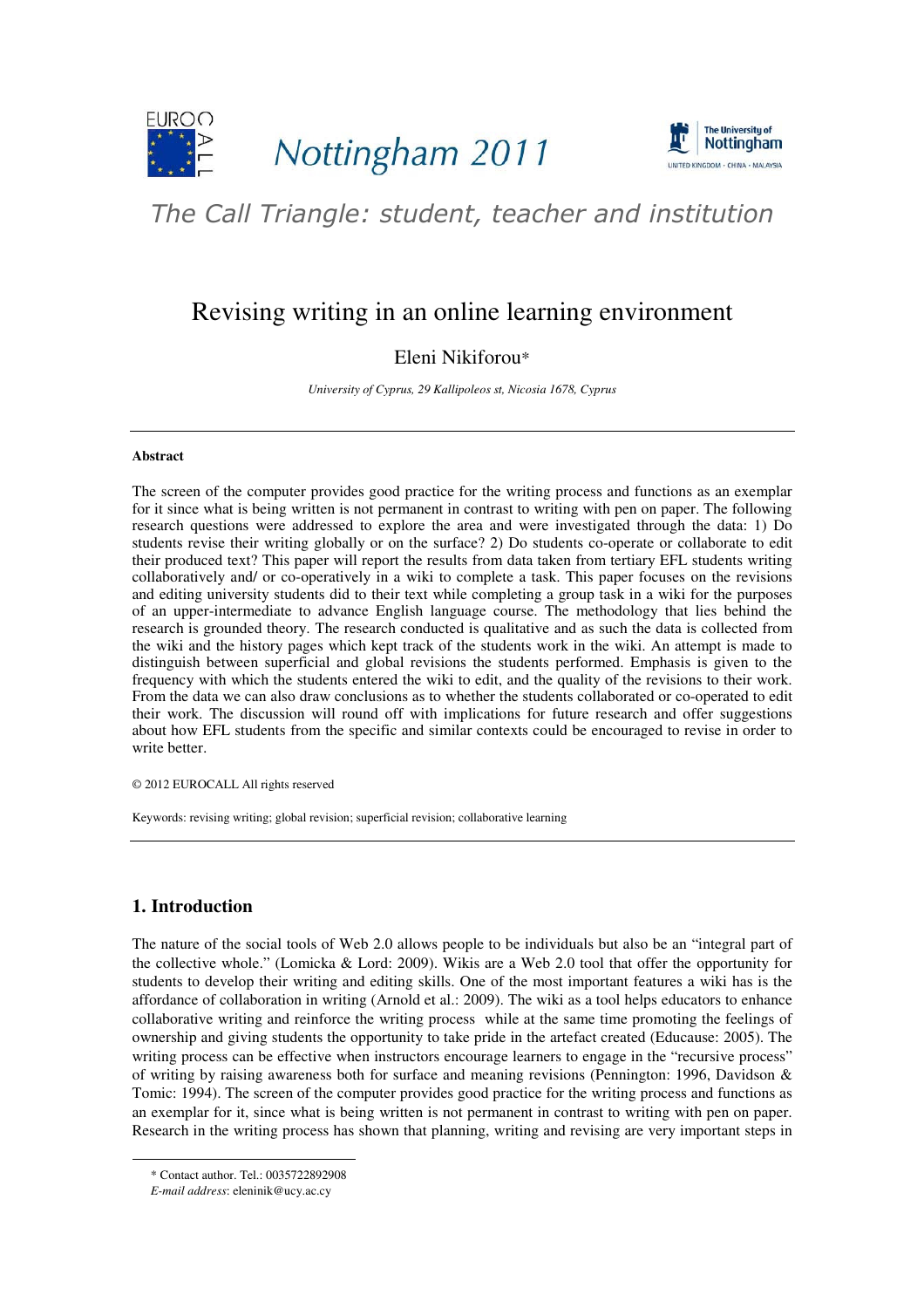the writing process. In this paper revisions are accounted for based on the taxonomy introduced by Faigley and Witte (1981). They suggest two revision categories: Surface changes which refer to revisions that do not change the meaning of the text; and Meaning changes which involve revisions that alter the meaning of the text.

This paper focuses on the application of a wiki for an advanced English as Foreign Language (EFL) course in higher education to develop student writing and editing skills in EFL. Two research questions were formed to examine the context and the data collected through the history feature the wiki offers. Do students revise their writing on the surface or do they revise for meaning? Do the students co-operate or collaborate to edit?

## **2. Method**

The data were collected from a wiki, which tertiary educations students used to complete a cultural awareness writing task. The methodology that underpins this research paper is grounded theory since the research questions were formed after the emergence of themes from the data. The data were collected from the wiki history pages which kept track of the students´ work.

### **3. Analysis**

Thirty-three students participated in this project. The level of the students was B1 + based on the Common European Framework of Reference for Languages though the classes are mixed ability. Despite the fact that the participants were studying Computer Science, none of them had used a wiki before. The task itself related directly to in-class tasks and activities as it involved students in a writing task on the Civil Rights Movement in the USA. It allowed learners to be autonomous as they found information on their topic area on their own and they made their own decisions within their group on how to present the information. Moreover, it enhanced collaboration among learners as they worked in groups of three.

Analysis of the data illustrates that students focused more on surface changes rather than on meaning changes. This was not a surprise as it was the first time the students have written in an online learning environment and also they were not used to revising while writing. The frequency of revisions was taken into consideration because the students were encouraged to edit but at the same time they knew that the task would be assessed based on the information they added and not on the editing. Frequency shows how much time and effort the students invested in the wiki. The students focused more on surface revisions than on revisions for meaning. Most of the revisions related to spelling, grammar, and paraphrasing. Many revisions related to the format of the page for example change the font colour, the font size, formatting pictures etc. Meaning changes related mostly to the addition of new information in the wiki. One possible reason for the students focusing on surface revisions rather than on meaning revisions is that they were not trained to revise their work for meaning. The majority of the students did not have any experience in process-writing and the revision stage.

Furthermore, the researcher gained an insight into whether the students collaborated or co-operated to edit their work from the wiki archived pages. This area proved harder to identify from the wiki pages. There were three mainstream themes that emerged from the wiki pages. Firstly, in some cases, it was evident that students were working collaboratively on the same text/ page because they were all editing. Secondly, in some instances, students edited the texts others have inserted or their own text and others did little editing. Finally, some students edited only their own parts.

### **4. Discussion and conclusions**

This small scale research project has implications for the EFL context. Awareness should be raised for the different types of revision and their application in EFL learning. The students should not only be trained to revise for meaning but also they should be encouraged to revise when they write. The wiki offers a great environment in which process-writing can flourish and through which student awareness on revisions can be raised.

## **5. References**

Arnold, N., Ducate, L. & Kost, C. (2009). Collaborative Writing in Wikis: Insights from Culture Projects in German Classes. In Lomicka, L. & Lord, G. (Eds.) *The Next Generation: Social Networking and Online Collaboration in Foreign Language Learning.* United States of America: CALICO*.*